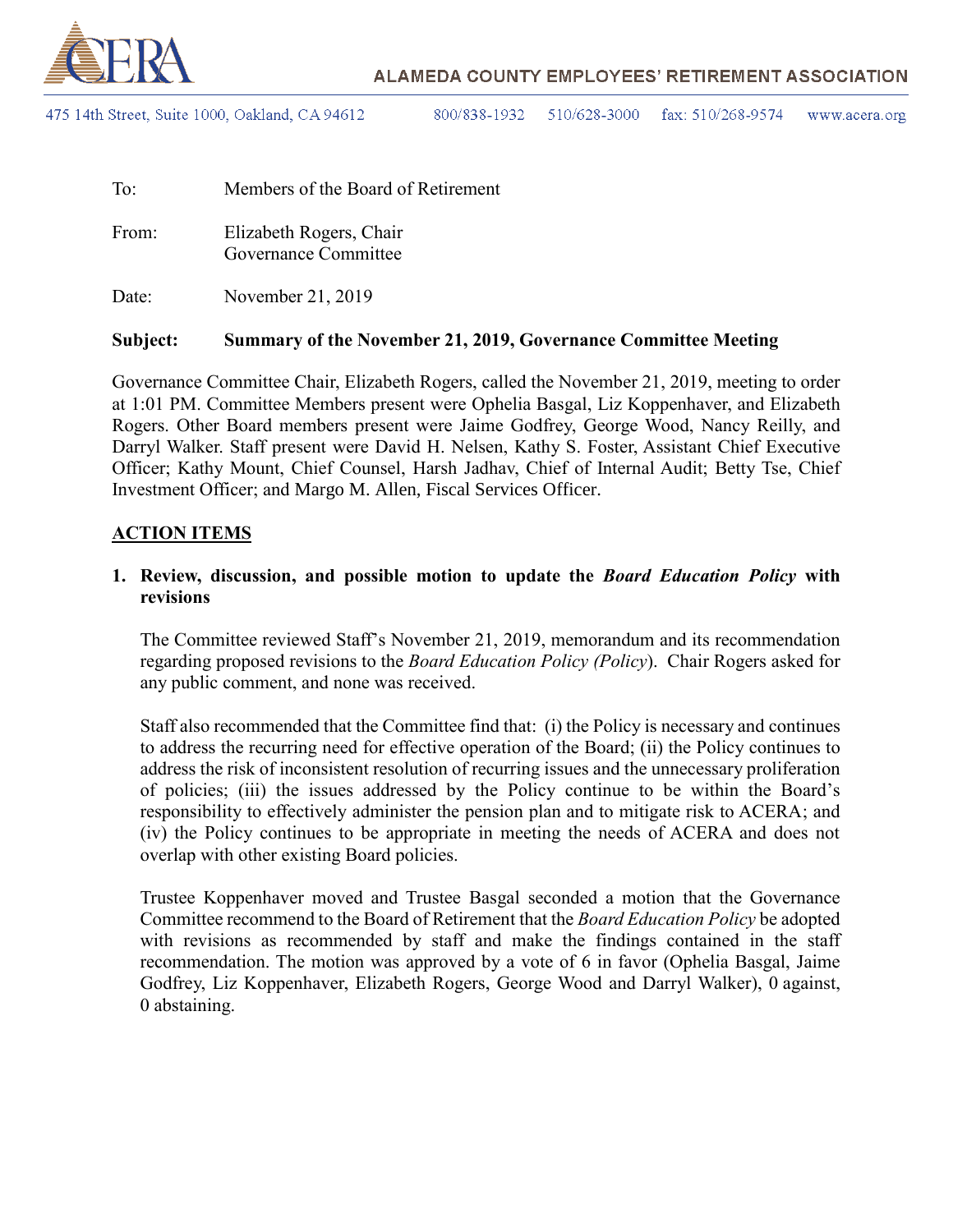#### **2. Review, discussion, and possible motion to update the** *Board Travel Policy* **with revisions.**

The Committee reviewed Staff's November 21, 2019, memorandum and its recommendation regarding proposed revisions to the *Board Travel Policy (Policy*). Chair Rogers asked for any public comment, and none was received.

Staff also recommended that the Committee find that: (i) The *Board Travel Policy* is necessary and continues to address the recurring need for effective operation of the Board; (ii) The *Board Travel Policy* continues to address the risk of inconsistent resolution of recurring issues and the unnecessary proliferation of policies.

In addition to the revisions proposed by Staff in its memorandum, the Committee recommended the following revisions: (1) revising the second and third sentences, "The Trustee shall first seek approval for travel outside the US from the Operations Committee. The Operations Committee shall recommend that the Board deny or approve the request" in Section 3F ("Policy Guidelines" Section); (2) replacing it with, "The Trustee shall seek approval for travel outside the US from the Board"; (3) omitting the words " single occupancy" from the Board Travel Policy, Exhibit A, first sentence in Section 6 A.1 ("Lodging" Section ).

Trustee Basgal moved and Trustee Koppenhaver seconded a motion that the Governance Committee recommends to the Board of Retirement that the *Board Travel Policy* be adopted with revisions as recommended by staff and the Committee and make the findings contained in the staff recommendation. The motion was approved by a vote of 6 in favor (Ophelia Basgal, Jaime Godfrey, Liz Koppenhaver, Elizabeth Rogers, George Wood and Darryl Walker), 0 against, 0 abstaining.

### **3. Review, discussion, and possible motion to update the** *Conflict of Interest Policy* **with revisions.**

The Committee reviewed Staff's November 21, 2019, memorandum and its recommendation regarding proposed revisions to the *Conflict of Interest Policy (Policy*). Chair Rogers asked for any public comment, and none was received.

Staff also recommended that the Committee find that: (i) the Policy is necessary and continues to address the recurring need for effective operation of the Board; (ii) the Policy continues to address the risk of inconsistent resolution of recurring issues and the unnecessary proliferation of policies; (iii) the issues addressed by the Policy continue to be within the Board's responsibility to effectively administer the pension plan and to mitigate risk to ACERA; and (iv) the Policy continues to be appropriate in meeting the needs of ACERA and does not overlap with other existing Board policies.

Board members recommended that staff review and consider similar polices from other public retirement systems when this and similar policies are considered in the future.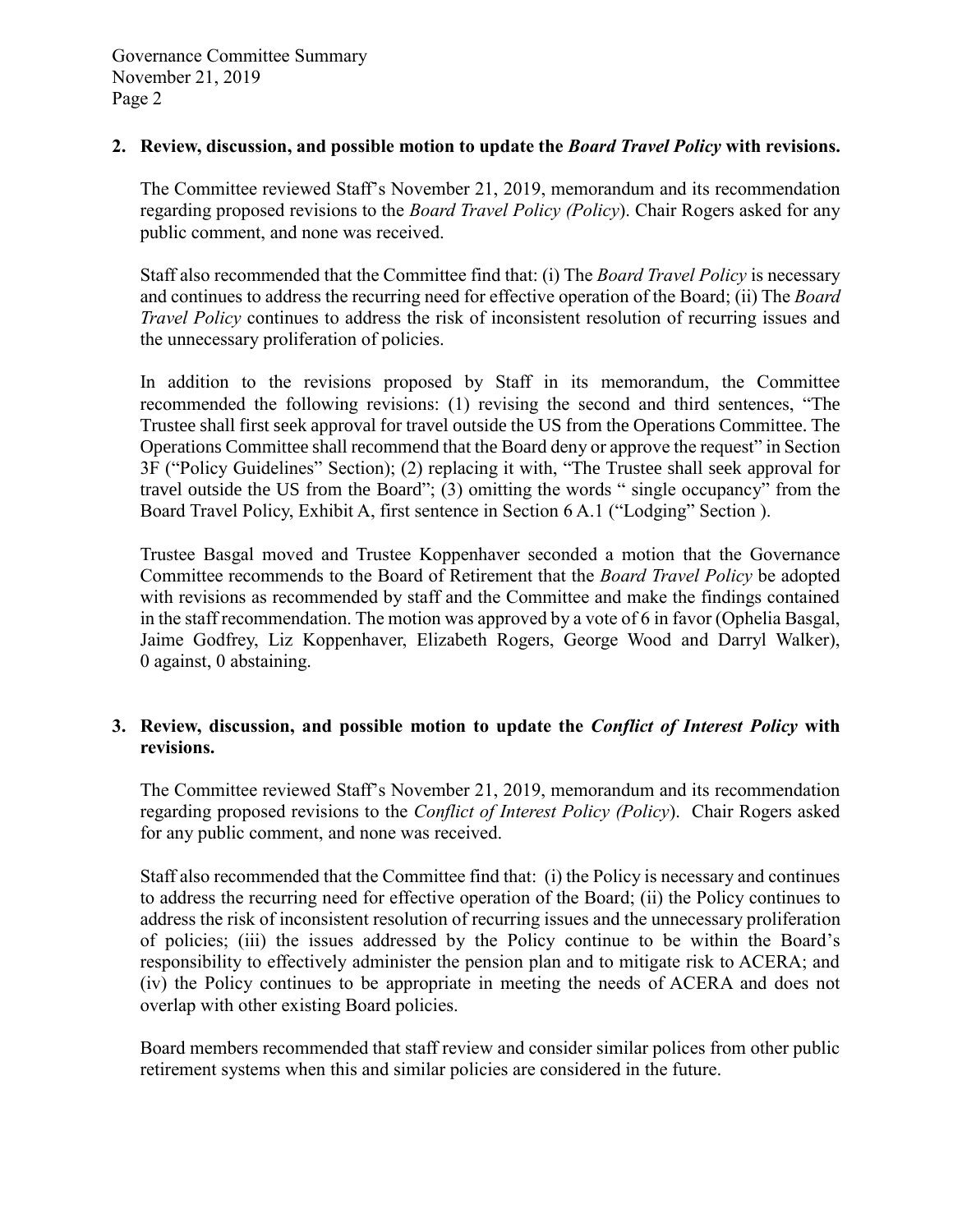Trustee Koppenhaver moved and Trustee Godfrey seconded a motion that the Governance Committee recommends to the Board of Retirement that the *Conflict of Interest Policy* be adopted with revisions as recommended by staff and make the findings contained in the staff recommendation. The motion was approved by a vote of 6 in favor (Ophelia Basgal, Jaime Godfrey, Liz Koppenhaver, Elizabeth Rogers, George Wood and Darryl Walker), 0 against, 0 abstaining.

### **4. Review, discussion, and possible motion to affirm the** *Conflict of Interest Code* **without revisions.**

The Committee reviewed Staff's November 21, 2019, memorandum on the *Conflict of Interest Code* which did not propose any changes to the Code. Chair Rogers asked for any public comment, and none was received.

Staff recommended that the *Conflict of Interest Code* be affirmed without changes and that the Committee find that the Code continues to be necessary and meets the requirements of California Law.

Trustee Basgal moved and Trustee Godfrey seconded a motion that the Governance Committee recommend to the Board of Retirement that the Code be affirmed without revisions as recommended by staff and make the findings contained in the staff recommendation. The motion was approved by a vote of 6 in favor (Ophelia Basgal, Jaime Godfrey, Liz Koppenhaver, Elizabeth Rogers, George Wood and Darryl Walker), 0 against, 0 abstaining.

### **5. Review, discussion, and possible motion to adopt the** *Policy re Remote Access by Trustees to Board and Committee Meetings.*

The Committee reviewed Staff's November 21, 2019, memorandum and its recommendation regarding proposed adoption of the *Policy re Remote Access by Trustees to Board and Committee Meetings.* Chair Rogers asked for any public comment, and none was received.

Staff also recommended that the Committee find that: (i) both the public and ACERA would benefit from permitting Trustees to appear from remote locations at Board and Committee meetings; (ii) the Policy continues to addresses a matter within the responsibility of the Board to effectively administer the Board and Committee operations; (iii) this Policy is necessary to clarify the procedures to be used for remote appearance by Trustees and to ensure consistent and effective administration of Board and Committee operations; and (iv) this Policy does not overlap with other existing Board policies.

Trustee Godfrey moved and Trustee Basgal seconded a motion that the Governance Committee recommend to the Board of Retirement to adopt the *Policy re Remote Access by Trustees to Board and Committee Meetings* and make the findings in the staff recommendation*.* The motion was approved by a vote of 5 in favor (Ophelia Basgal, Jaime Godfrey, Elizabeth Rogers, George Wood, Darryl Walker), 1 against (Liz Koppenhaver), 0 abstaining.